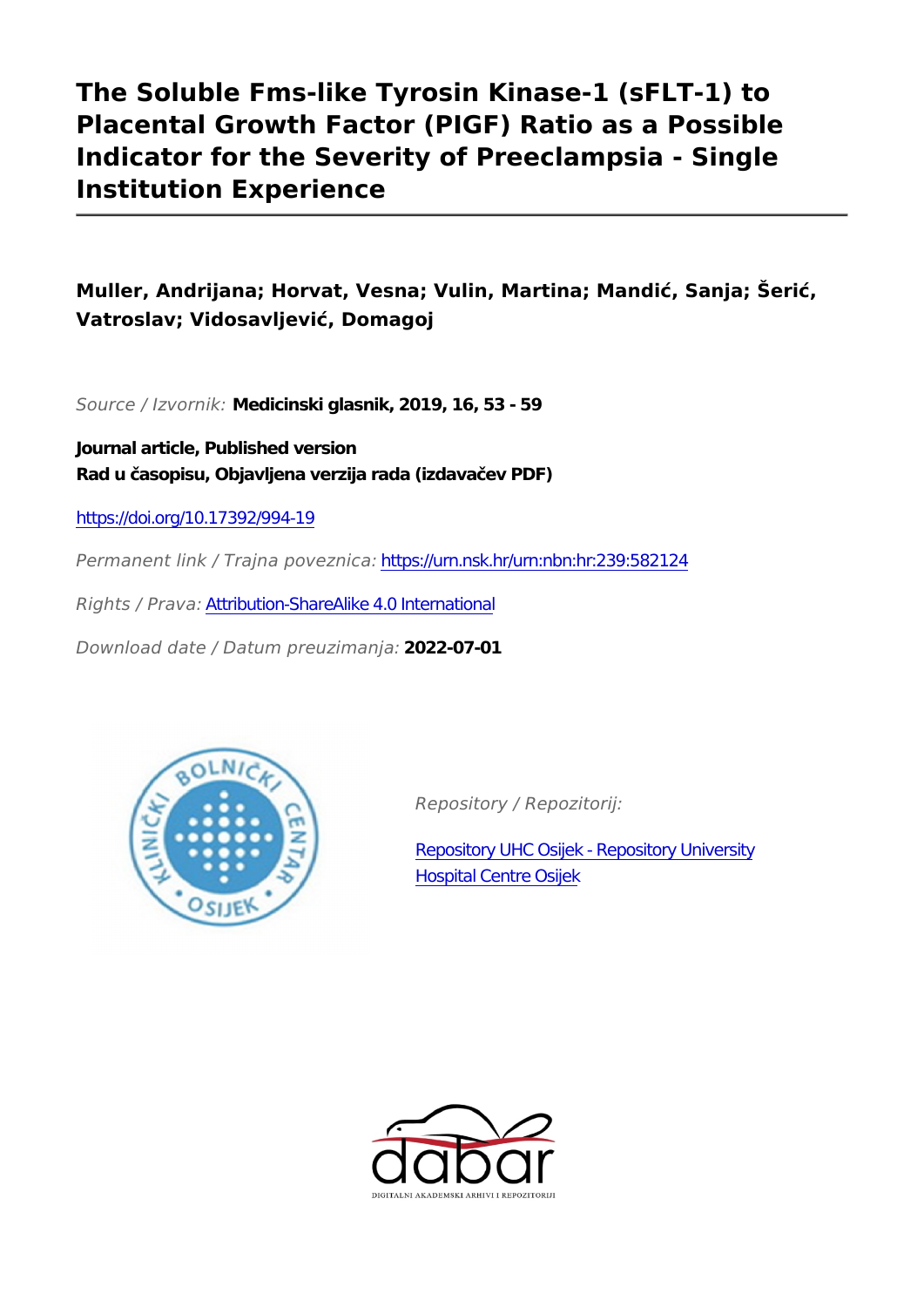## **The soluble fms-like tyrosin kinase-1 (sFLT-1) to placental growth factor (PIGF) ratio as a possible indicator for the severity of preeclampsia - single institution experience**

**Andrijana Müller1,2, Vesna Horvat2,3, Martina Vulin1,2, Sanja Mandić2,3, Vatroslav Šerić2,3 , Domagoj Vidosavljević1,2**

<sup>1</sup>Clinical Department of Gynaecology and Obstetrics, University Hospital Centre Osijek, <sup>2</sup>School of Medicine, J.J. Strossmayer University, <sup>s</sup>Department of Medical Chemistry, Biochemistry and Clinical Chemistry, University Hospital Centre; Osijek, <sup>s</sup>Croatia

#### **ABSTRACT**

**Aim** To investigate a potential of the clinical use of the soluble fms-like tyrosine kinase 1 (sFLT-1) to placental growth factor (PlGF) ratio from the perspective of a small hospital centre.

**Methods** Maternal serum samples were analysed at 24<sup>1/7</sup>-28 <sup>0/7</sup>, and 281/7-320/7 weeks of gestation**.** The level of sFLT-1 and PIGF was determined by immunoassay platform and used to calculate the sFLT-1/PIGF ratio in 35 pregnant women, and divided into subgroups according to preeclampsia occurrence at the time of delivery: preterm (≤37 weeks) or term (37-42 weeks'), and matched a control group.

**Results** Patients in the preterm delivery group had a significantly higher incidence of intrauterine growth restriction, lower gestational age at the time of delivery, and lower infant birth weight compared to the other two groups. There was a negative correlation between the sFLT-1/PlGF ratio and GA and between the sFLT-1/ PlGF ratio and birth weight at the time of delivery. The value of the sFLT-1/PlGF ratio was significantly higher in the preterm delivery PE group. All the PE group pregnancies ended with caesarean delivery compared to 25% in the control group. However, none of the patients from the PE group had any of the possible complications of preeclampsia nor did they require additional therapy such as blood transfusion or additional non-standard hypertensive therapy.

**Conclusion** The sFLT-1/PlGF ratio could be used as an indicator for the development and estimation of the severity of PE to provide objective evidence for the management of preeclampsia patients, and as a predictive marker of preeclampsia at low cost.

**Key words:** eclampsia, pregnancy complications, placenta, premature birth

**Corresponding author:**

Domagoj Vidosavljević Faculty of Medicine, J.J. Strossmayer University Josipa Huttlera 4, 31000 Osijek, Croatia Phone: +385 31 512 800; Fax: +385 31 512 833; E-mail: domagoj.vidosavljevic@gmail.com Andrijana Müller ORCID ID: https://orcid. org/0000-0002-0621-5403

#### **Original submission**:

19 November 2018; **Revised submission:** 05 January 2019; **Accepted:** 07 January 2019. doi: 10.17392/994-19

Med Glas (Zenica) 2019; 16(1):53-59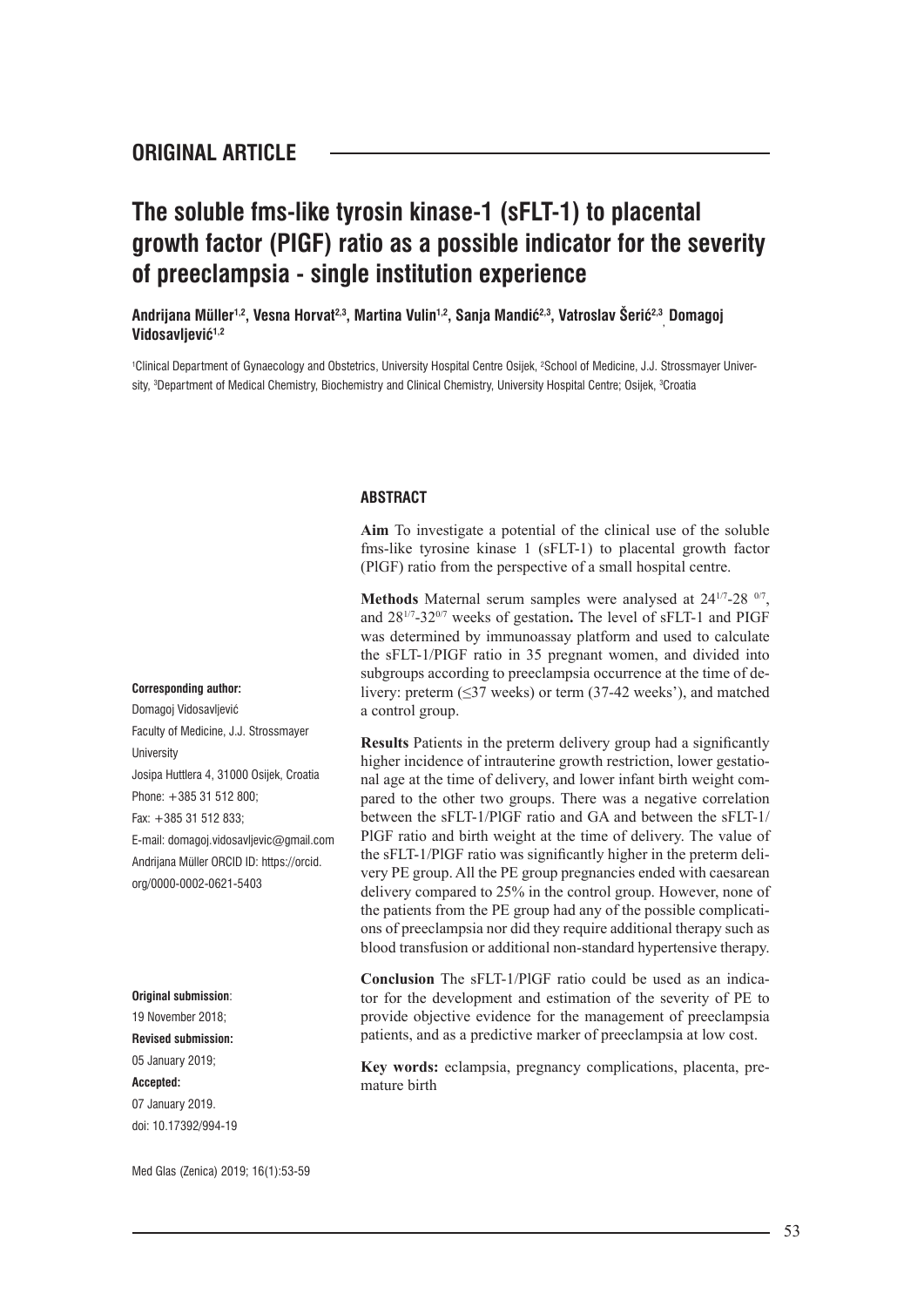#### **INTRODUCTION**

Preeclampsia (PE) is a heterogeneous, multisystem disorder, which affects both the mother and the unborn child. It affects approximately 3% of pregnant women, along with other hypertensive disorders it affects 5-10% of all pregnancies and remains one of the leading causes of maternal and perinatal morbidity and mortality (1). In the absence of proteinuria, preeclampsia is diagnosed as hypertension in association with thrombocytopenia (platelet count less than 100,000/microliter), impaired liver function (transaminases up to twice of the normal concentration), new development of renal insufficiency (serum creatinine greater than 1.1 mg/dL or a doubling of serum creatinine in the absence of other renal disease), pulmonary oedema or new-onset cerebral or visual disturbances. Proteinuria is described as excretion of 300 g or more of protein in 24 hour urine collection (2).

The clinical presentation and course of PE is variable, ranging from mild forms, severe and rapidly progressing PE with the need to end the pregnancy and deliver a preterm baby (3). Consequently, preeclampsia is associated with a high risk of iatrogenic preterm delivery, intrauterine growth restriction, placental abruption and perinatal mortality, along with maternal morbidity and mortality (4).

The pathogenesis of PE is complex, and it likely involves maternal, foetal and placental factors. Abnormalities in the development of placental vasculature early in the pregnancy may result in relative placental underperfusion, hypoxia and ischemia, which then lead to release of angiogenic factors into maternal circulation that alter maternal systemic endothelial function and cause hypertension and other manifestations of the disease (5). It is clear that defects in spiral artery remodelling and trophoblast invasion are two separate but related processes characteristic of hypertensive disorder of pregnancy and foetal growth restriction (6). There is growing evidence that imbalance in circulating angiogenic factors, such as placental growth factor (PIGF) and soluble fms-like tyrosine kinase-1 (sFlt-1) secreted by the placenta, may cause endothelial dysfunction, and may have a major role in the development of PE (7). Maynard et al. (8) demonstrated that high serum levels of sFlt-1 (anti-angiogenic protein) and low levels of PIGF (pro-angiogenic protein), predict subsequent development of PE. Studies

have demonstrated that a high ratio of sFlt-1/ PIGF is linked with PE before its clinical onset, and improves the sensitivity and specificity of Doppler ultrasound in predicting PE (9).

Herraiz et al. (10) proposed an algorithm for the intensive follow-up of patients at risk of developing placental dysfunction-related disorders, based on the rational use of the sFlt-1 to PlGF ratio. As in our study, the first measurement of the sFlt-1 to PlGF ratio was undertaken at 24-28 weeks' gestation. On the basis of the sFlt-1 to PlGF ratio values, they suggested that if the sFlt-1 to PlGF ratio is under the "rule out" cut off point  $(\leq 38)$  there is a low risk of developing any early-onset PE and women can follow their regular follow up schedule. If the sFlt-1 to PlGF ratio is in the intermediate range (38-85), those women are highly likely to develop clinical manifestations of PE within four weeks. In this case, a new determination of sFlt-1 to PlGF ratio is needed two weeks later and if the sFlt-1 to PlGF ratio is less than 85 this is considered to be safe from pregnancy complications. In case of an sFlt-1 to PlGF ratio above the "rule out" cut-off point (>85) or symptomatic PE the patients should be considered as having placental dysfunction and be managed according to the current guidelines adding regular reappraisals of the sFlt-1 to PlGF ratio every 48-96h for support of clinical management. Similar recommendations for sFlt-1/ PlGF ratio use in the clinical diagnosis of PE are given in the NICE Diagnostic Guidance published in 2016. An sFlt-1/PlGF ratio <38 rules out PE for at least a week, a ratio above 85 (early onset PE) or above 110 (late onset PE) is highly indicative of PE, and a ratio of 38-85 (early onset PE) or 38- 110 (late onset PE) provides extra information as to which women are at moderate or high risk of developing PE within four weeks using the sFlt-1 to PlGF ratio (11).

Currently, the diagnosis of PE still mainly relies on clinical signs and symptoms, which are variable and non-specific (hypertension, headache, visual disturbance, epigastric pain, reduced foetal movements and a small infant for the gestational age) (12). As a result, frequent laboratory testing (proteinuria, platelet counts, serum uric acid and liver enzymes levels) is usually required with the assessment of foetal wellbeing and unnecessary hospitalization (13). Although no preventive or therapeutic strategy is yet available, quick and reliable detection of the disease allows imme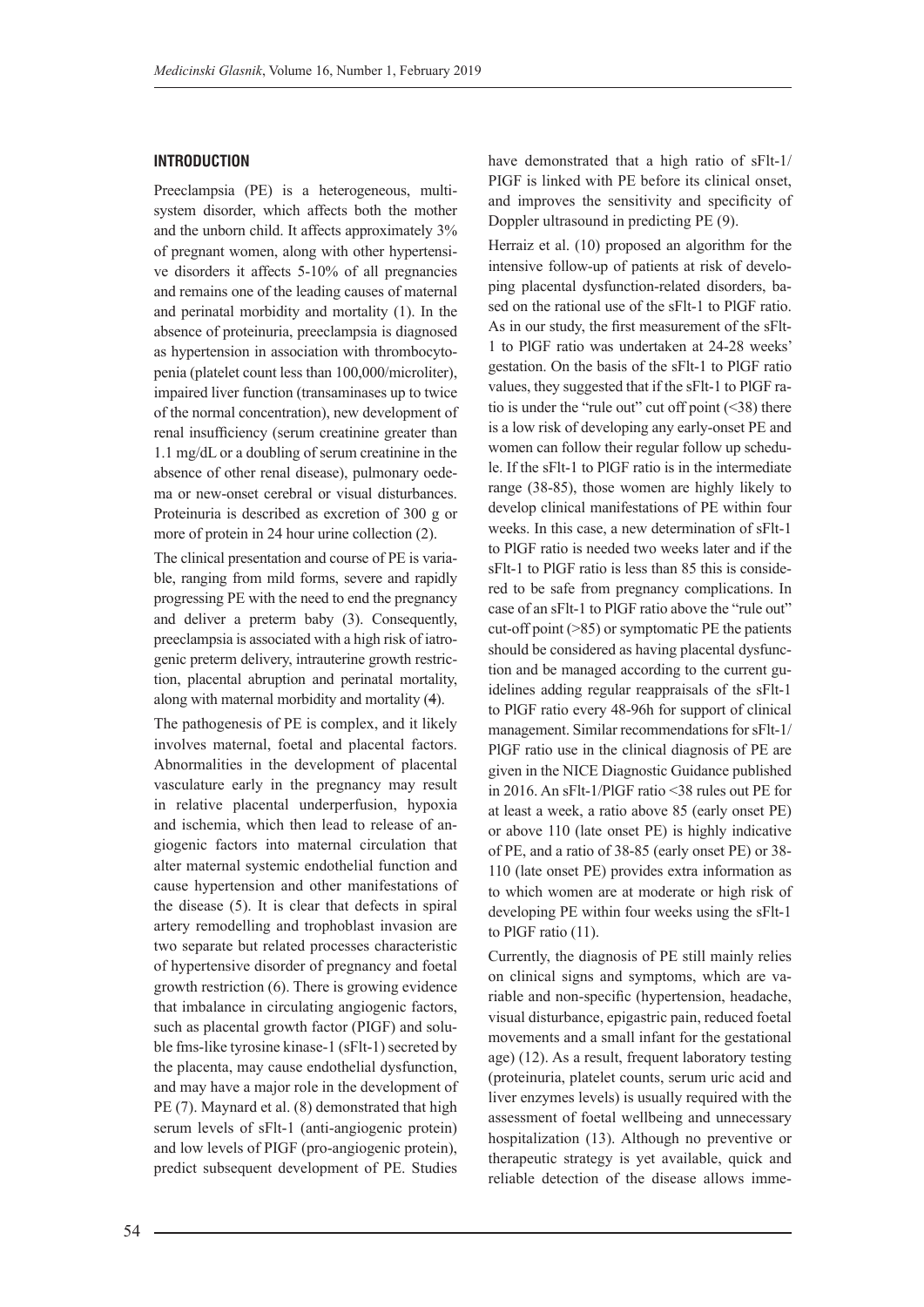diate intervention with steroids for foetal lung maturity, magnesium for seizure prophylaxis and antihypertensive therapy (14).

Therefore, there is still a need for reliable predictors of PE.

The objective of this study was to investigate the value of using the sFlt-1/PIGF ratio for prediction of the presence or absence of PE, and its influence on clinical validation (decision-making for women with suspected PE in routine clinical practice) and to demonstrate the results with presentation of the cost of the test.

#### **PATIENTS AND METHODS**

#### **Patients and study design**

A cohort and randomised study was performed at the Clinical Department of Gynaecology and Obstetrics, University Hospital Centre, Osijek, and at the Department of Medical Chemistry, Biochemistry and Clinical Chemistry, University Hospital Centre Osijek, Croatia, between January 2014 and May 2017.

Osijek University Hospital is a tertiary centre and a teaching hospital for an area covering  $\frac{1}{4}$  of the Croatian territory, and the centre responsible for "in utero transport" for Eastern Croatia.

The course of pregnancy was observed extensively in randomly selected pregnant women. Personal and history data, personal habits, the course and pregnancy outcome were recorded.

All patients were presented with and signed an informed consent.

This study was approved by the Ethics Committee of the University Hospital Centre, Osijek.

According to the final pregnancy outcome the pregnant women were divided into two groups: the control group (CTR) and the preeclampsia (PE) group. The control group was selected from women who were normotensive and without proteinuria throughout pregnancy. The diagnostic criteria for PE group were defined as hypertension (systolic blood pressure ≥140 mm Hg and diastolic blood pressure ≥90 mm Hg after 20 weeks of gestation) and proteinuria with excretion of 300 mg of protein in 24-hour urine. The study at the beginning included 50 pregnant women, however, only 35 participants were followed to the end of the study.

#### **Methods**

Maternal blood was collected twice at  $24^{+1}$  to  $28^{+0}$ weeks of gestation ( $2<sup>nd</sup>$  trimester) and  $28<sup>+1</sup>$  to  $32<sup>+0</sup>$ weeks of gestation (3rd trimester) in serum vacutainer tubes, and immediately centrifuged at 3500 rpm for 10 min. Serum aliquots were stored at -20°C until analysis, which was done in batches of ten samples according to the availability of the test. Levels of sFlt-1 and PIGF in serum samples were determined retrospectively by means of fully automated Elecsys assays on an electrochemiluminescence immunoassay platform (Cobase analyzers, Roche Diagnostics Ltd. Mannheim, Germany) and used to calculate the sFlt-1/PIGF ratio. The minimal detectable levels in the assays of sFlt-1 and PIGF were 15 and 10 pg/mL. The within-run coefficient of variation for the control samples was below 4% in both assays. Betweenrun coefficients of variation were 2.3 to 5.6 % for sFlt-1 and 2.4-4.6% for PIGF.

Finally, a total of 35 pregnant women, 12 with preeclampsia (PE) diagnosis and 23 control women (CTR), matched for maternal age and gestational age (GA) at the time of blood sampling, were included into sampling and finished the study. The PE group was subdivided into preterm delivery PE  $(\leq 37 \text{ GA})$  and term delivery PE  $(\geq 37 \text{ A})$ GA)*.* Fifteen women were excluded because they did not attend the second blood sampling (n=13) or missing of delivery data (n=2).

#### **Statistical analysis**

Continuous variables were reported as median and categorical variables as numbers (percentage). The normal distribution of the continuous variables was analysed by the Kolmogorov-Smirnov test. Comparison between the defined outcome groups was carried out by the Fisher exact test (categorical variables), Student's t-test (ANOVA) (normal variables), and Mann-Whitney U-test (not normally distributed variables). Differences were considered statistically significant at p<0.05. The Spearman correlation coefficient was used to calculate the correlation.

#### **RESULTS**

During the study period between January 2014 and May 2017, 50 women were enrolled. Fifteen women were excluded because they did not attend the second blood sampling (n=13) or there was a lack of delivery data (n=2).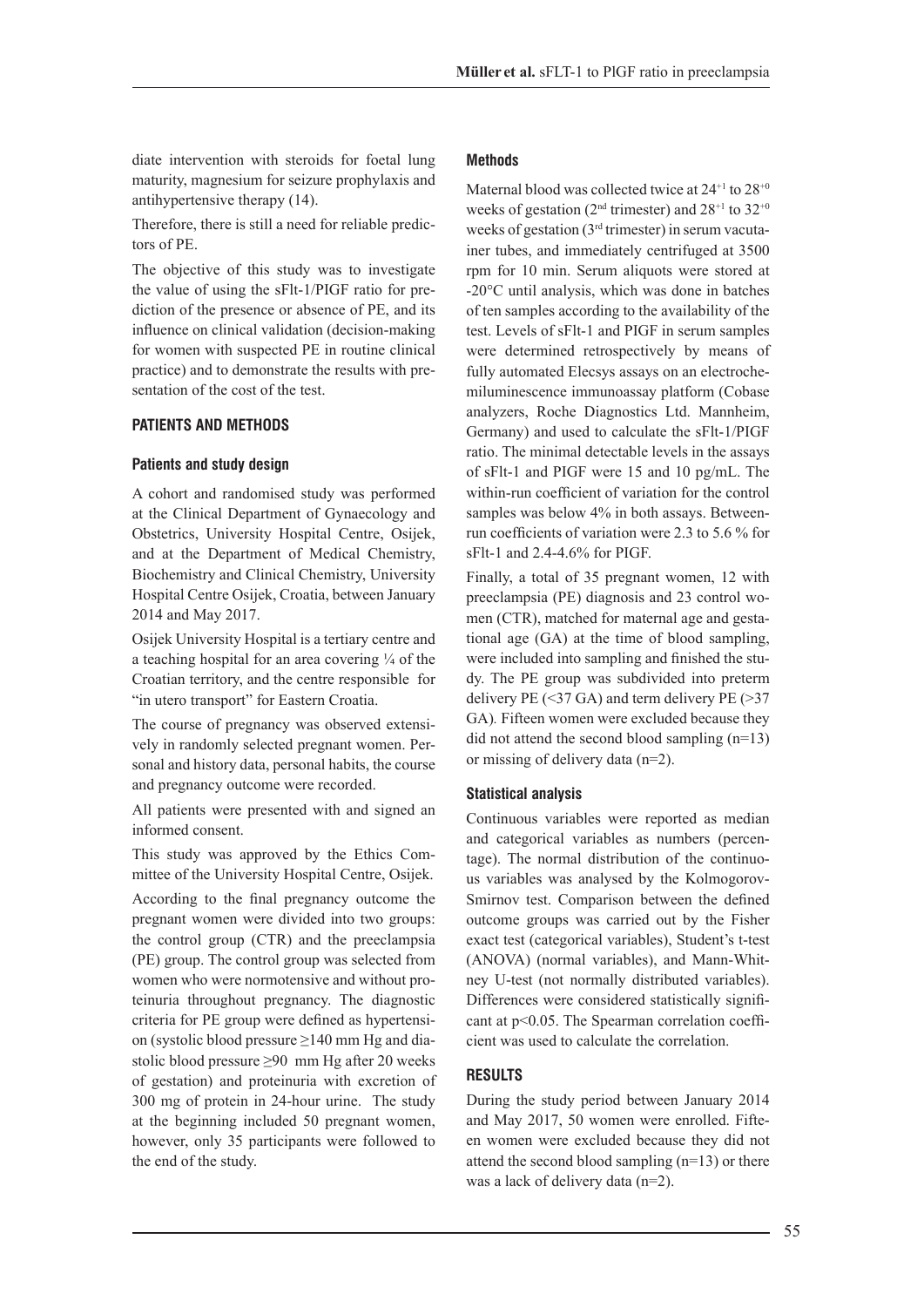There were no differences in age, body mass index (BMI), smoking habits and family history of PE, PE in previous pregnancies or gestational diabetes between the groups. None of the women had pre-existing hypertension. Five (41.7%) women in the PE group and nine (39.1 %) in the control group were nulliparous (Table 1).

**Table 1. Demographic and clinical characteristics of the study population at sampling**

|                                    | No $(\% )$ of women in the group |                                |        |  |
|------------------------------------|----------------------------------|--------------------------------|--------|--|
| Characteristic                     | $CTR (n=23)$                     | $PE(n=12)$                     | p      |  |
| Age (years) (range)                | $32(21-41)$                      | $31.5(24-35)$                  | 0.238  |  |
| <b>BMI</b> ( $kg/m2$ ) (range)     |                                  | 27.2 (23-41.5) 29.15 (23-36.4) | 0.849  |  |
| <b>Nulliparous</b>                 | 9(39.1)                          | 5(41.7)                        |        |  |
| Gestational age (week)*<br>(range) | $26(25-28)$                      | $26(25-28)$                    |        |  |
| Gestational age (week)†<br>(range) | $30(28-32)$                      | 29 (29-32)                     |        |  |
| Smoking                            |                                  |                                |        |  |
| Past                               | 8(38.1)                          | 5(41.7)                        |        |  |
| Current                            | 4(19)                            | 2(16.6)                        | 0.975  |  |
| N <sub>0</sub>                     | 9(42.9)                          | 5(41.7)                        |        |  |
| <b>Chronic diseases</b>            |                                  |                                |        |  |
| Yes                                | 4(17.4)                          | 1(8.3)                         | 0.639  |  |
| N <sub>0</sub>                     | 19(82.6)                         | 11(91.7)                       |        |  |
| <b>Drugs</b>                       |                                  |                                |        |  |
| Metildopa                          | 2(8.7)                           | 4(33.3)                        |        |  |
| Others                             | 5(21.7)                          | $\mathbf{0}$                   | 0.0668 |  |
| N <sub>0</sub>                     | 16(79.6)                         | 8(66.7)                        |        |  |
| <b>Family history of PE</b>        |                                  |                                |        |  |
| Yes                                | 4(17.4)                          | 5(41.7)                        | 0.456  |  |
| N <sub>0</sub>                     | 19(82.6)                         | 7(58.3)                        |        |  |
| PE in previous pregnancies         |                                  |                                |        |  |
| Yes                                | 5(21.7)                          | 7(58.3)                        | 0.322  |  |
| N <sub>0</sub>                     | 18 (78.3)                        | 5(41.7)                        |        |  |
| <b>GDM</b> in previous pregnancies |                                  |                                |        |  |
| Yes                                | 0(0)                             | 1(8.3)                         | 0.343  |  |
| No                                 | 23 (100)                         | 11(91.7)                       |        |  |

\*second trimester (24<sup>1/7</sup>-28<sup>0/7</sup>); †third trimester (28<sup>1/7</sup>-32<sup>0/7</sup>); CTR, matched controls; PE, preeclampsia; BMI, body mass index; GDM, gestational diabetes;

According to the gestational age at delivery six women in the preeclampsia group had preterm delivery (<37 GA) and six women with PE had term delivery (>37 GA). Women in the preterm PE group had a significantly higher incidence of intrauterine growth restriction, with a significantly lower Apgar score and infant birth weight compared to the other two groups (all  $p \le 0.001$ ). All the PE group pregnancies were terminated by Caesarean section, compared to 25% in the control group  $(p<0.001)$  (Table 2).

The median serum level of sFLT-1 was significantly higher in the preeclampsia group compared to the women in the control group in both trimesters: 2205 *vs* 1309 (p=0.047) in the 2nd trimester, and 3024.5 *vs* 1348 (p=0.004) in the 3rd trime-

#### **Table 2. Characteristics of the study population at delivery**

|                                   | $No$ (%) of women in the group |                         |                                      |         |
|-----------------------------------|--------------------------------|-------------------------|--------------------------------------|---------|
|                                   | <b>CTR</b><br>$(n=23)$         | $(n=6)$                 | $PE > 37$ GA $PE < 37$ GA<br>$(n=6)$ | p       |
| <b>IUGR</b>                       |                                |                         |                                      |         |
| Yes                               | $\theta$                       | 1<br>(16.7)             | 4<br>(66.7)                          | < 0.001 |
| No                                | 23<br>(100)                    | 5<br>(83.3)             | $\mathfrak{D}$<br>(33.3)             |         |
| <b>APGAR</b>                      | 10<br>$(6-10)$                 | 10<br>$(10-10)$         | 7<br>$(5-9)$                         | < 0.001 |
| Birth weight $(g)$                | 3350<br>$(2300 - 4400)$        | 3230<br>$(2400 - 4420)$ | 1095<br>$(810 - 2060)$               | < 0.001 |
| <b>Gestational age</b><br>(weeks) | 39<br>$(36-41)$                | 39<br>$(37-40)$         | 31<br>$(29-36)$                      | < 0.001 |
| <b>Delivery</b>                   |                                |                         |                                      |         |
| Vaginal                           | 17<br>(73.9)                   | $\Omega$                | $\Omega$                             | < 0.001 |
| Caesarean section                 | 6<br>(26.1)                    | 6<br>(100)              | 6<br>(100)                           |         |

CTR, matched controls; PE, preeclampsia; GA, gestational age; IUGR, Intrauterine growth retardation; Appearance, APGAR, Pulse, Grimace, Activity, Respiration, score

ster. In contrast, the median serum level of PlGF was significantly lower in the preeclampsia (PE) group compared to women in the control group in both trimesters: 218.4 *vs* 478.5 (p=0.006) in the 2nd trimester and 151.05 *vs* 570 (p=0.007) in the 3rd trimester. In women with PE, the median sFLT/PlGF ratio was significantly higher compared to the control group in both trimesters: 9.266 *vs* 2.618 (p=0.004) in the 2<sup>nd</sup> trimester and 25.97  $v<sub>s</sub>2.599$  ( $p<0.001$ ) in the 3<sup>rd</sup> trimester (Table 3).

**Table 3. Maternal serum concentration of soluble fms-like tyrosine kinase 1 (sFLT), placental growth factor (PlGF) and sFLT/ PlGF ratio in women with preeclampsia and matched controls**

|                           | $CTR (n=23)$                | $PE(n = 12)$                 | p     |
|---------------------------|-----------------------------|------------------------------|-------|
| $sFLT$ (pg/ml) 24-28 $GA$ | 1309<br>$(376.6 - 2634)$    | 2205<br>$(361 - 4787)$       | 0.047 |
| $sFLT(pg/ml)$ 28-31 GA    | 1348<br>$(550-2789)$        | 3024.5<br>$(394.1 - 6776)$   | 0.004 |
| PIGF (pg/ml) 24-28 GA     | 478.5<br>$(135.1 - 1921)$   | 218.4<br>$(29.2 - 582.1)$    | 0.006 |
| $PIGF$ (pg/ml) 28-32 $GA$ | 570<br>$(135-1921)$         | 151.05<br>$(15.5 - 1039)$    | 0.007 |
| <b>sFLT/PLGF 24-28</b>    | 2.618<br>$(1.087 - 6.180)$  | 9.266<br>$(0.958 - 155.092)$ | 0.004 |
| sFLT/PLGF 28-31           | 2.599<br>$(0.808 - 17.890)$ | 25.97<br>$(0.576 - 217.457)$ | 0.001 |

CTR, matched controls; PE, preeclampsia; GA, gestational age

Serum levels of PlGF, sFLT-1 and sFLT/PlGF ratio are compared according to the gestational age at delivery, in term and preterm PE. Serum sFLT-1 and sFLT/PlGF ratios were significantly higher in the preterm PE group comparing to term delivery PE women in both trimesters (all p<0.001), and PlGF levels were significantly lower in pre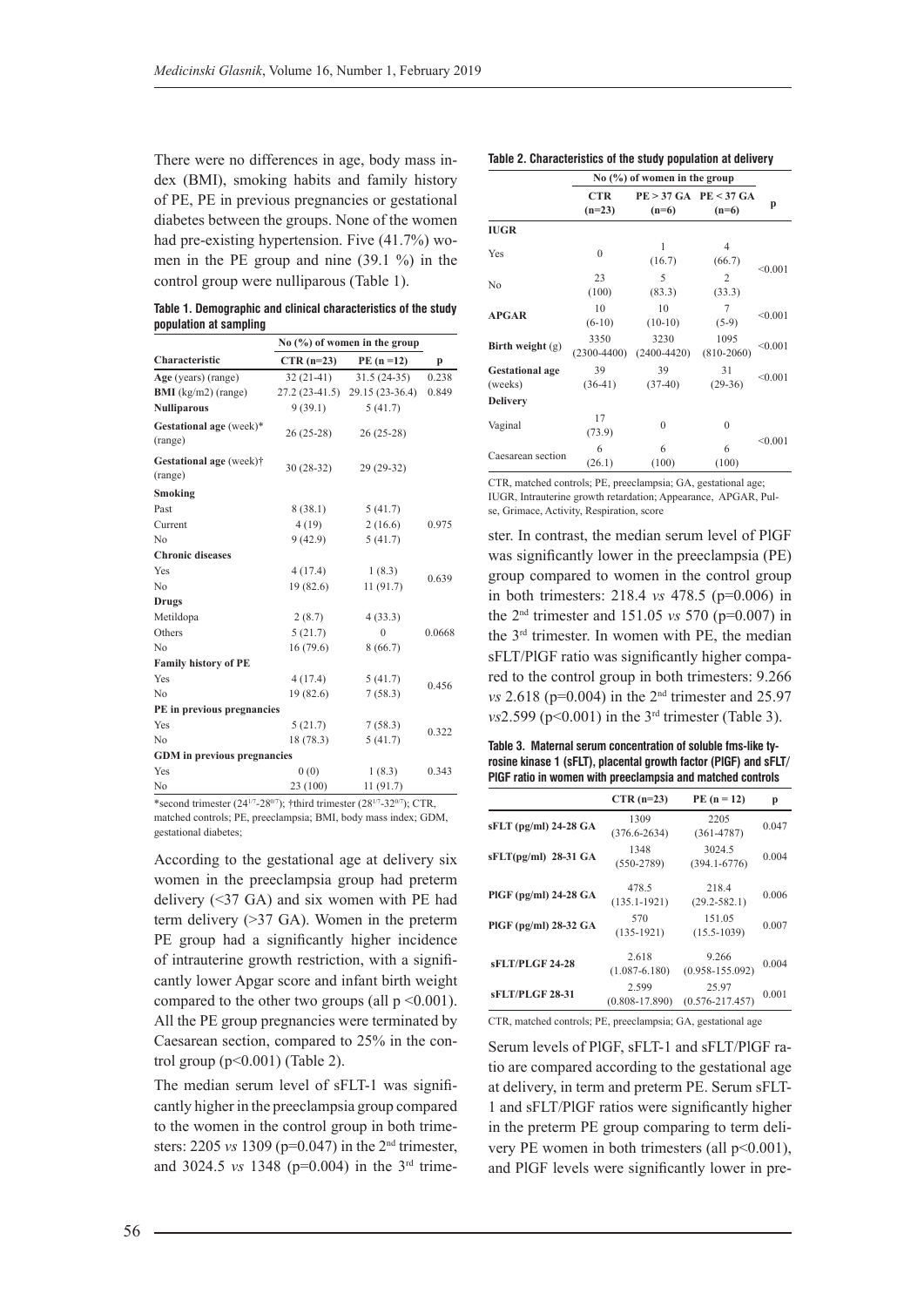term PE women than in term delivery PE women in both trimesters ( $p=0.014$  in the  $2<sup>nd</sup>$  trimester;  $p=0.012$  in the 3<sup>rd</sup> trimester). The median,  $sFLT/$ PlGF ratio in preterm PE women was significantly higher compared to term delivery PE women in both trimesters (all p<0.001) (Table 4).

| Table 4. Comparison of soluble fms-like tyrosine kinase 1     |
|---------------------------------------------------------------|
| (sFLT), placental growth factor (PIGF) and sFLT/PIGF ratio in |
| term and preterm preeclampsia                                 |

|                           | <b>PE &gt;37 GA</b><br>$(n = 6)$ | $PE < 37$ GA<br>$(n=6)$                            | p              |
|---------------------------|----------------------------------|----------------------------------------------------|----------------|
| $sFLT$ (pg/ml) 24-28 $GA$ | 741.5<br>$(361 - 2868)$          | 3026,5<br>$(2169 - 4787)$                          | < 0.001        |
| $sFLT(pg/ml)$ 28-31 GA    | 859.6<br>$(394.1 - 3045)$        | 5000<br>$(2143 - 6776)$                            | < 0.001        |
| $PIGF$ (pg/ml) 24-28 $GA$ | 306.8<br>$(195.6 - 582.1)$       | 59.7<br>$(29.2 - 241.3)$                           | 0.014          |
| $PIGF$ (pg/ml) 28-32 $GA$ | 287.4<br>$(168.2 - 1039)$        | 46.5<br>$(15.5 - 133.9)$                           | 0.012          |
| sFLT/PLGF 24-28           | 2.330<br>$(0.958 - 9.544)$       | 46.643<br>$(8.989 - 155.092)$                      | < 0.001        |
| <b>sFLT/PLGF 28-31</b>    | 3.375                            | 123.193<br>$(0.576 - 18.103)$ $(33.831 - 217.457)$ | $<$ 0.001 $\,$ |

CTR, matched controls; PE, preeclampsia; GA, gestational age

There was a strong, significant negative correlation between the sFLT/PlGF ratio and gestational age  $(-0.679; p<0.001)$  and a moderate negative correlation between sFLT/PlGF ratio and birth weight (-0.505; p=0.003).

#### **DISCUSSION**

This study supports the theory that preeclampsia results from an imbalance between placental angiogenic and antiangiogenic factors that harm maternal vascular endothelium, resulting in the clinical features of this condition (15). Serum levels of sFlt-1 were significantly higher and PlGF significantly lower in women who developed preeclampsia comparing to women who had a normal pregnancy outcome. The ratio of sFlt-1 to PlGF was also significantly higher in women who developed preeclampsia when compared with women who had a normal pregnancy outcome. Furthermore, serum sFLT-1 and the sFLT/ PlGF ratio were significantly higher in the preterm delivery PE group than in the term delivery PE women in both trimesters, and the PlGF level was significantly lower in preterm delivery PE women than in the term delivery PE women, in both trimesters. There was also a statistically significant correlation between the sFlt/PlGF ratio and the week of gestation at delivery, as well as the sFlt/PlGF ratio and birth weight. Women with higher ratios had premature labour and lower infant birth weight.

The number of caesarean sections among preterm labours was significantly higher, as expected. However, the outcome of the pregnancies and the fact that all the new-borns from the PE group were released home with good perinatal outcomes is encouraging.

In a meta-analysis of clinical studies undertaken in the early period of gestation, Kleinrouweler et al. concluded that the test accuracy of PlGF, sFLT1 and sENG was too poor in terms of sensitivity and specificity for accurate prediction of PE in clinical practice (19), but different studies have shown that calculating the sFlt-1/PlGF ratio improves sensitivity for prediction of PE risk (16).

PreOS was the first study to demonstrate the impact of angiogenic biomarkers (in this cases, sFlt1/ PlGF) on physicians' clinical decision-making regarding pregnant women with suspicion of preeclampsia in a routine clinical setting. The study also shows that the sFlt-1/PlGF ratio has the potential to be implemented in clinical practice to guide appropriate management intensity (17).

Recent studies have focused on investigations to identify the subgroup that will develop severe PE requiring delivery within the subsequent 1-4 weeks. In high-risk pregnancies, measurement of serum PlGF or the sFlt-1 to PlGF ratio are highly accurate in identifying the target group (18-20). Close monitoring of such pregnancies for earlier diagnosis of clinical signs of the disease could potentially improve perinatal outcome through interventions such as antihypertensive therapy and early delivery (21).

Although there was a relatively small number of participants, our results suggest that measurement of serum sFlt-1 and PlGF or the sFlt-1 to PlGF ratio is highly accurate in identifying not only the development of severe PE but also women who will have premature labour. Women with PE in our study who had premature labour, lower infant birth weight and low Apgar score had significantly higher sFlt-1 values and sFlt-1 to PlGF ratio than PE women with term delivery and the control group, in both trimesters. PlGF values were significantly lower in women with PE who had premature labour, lower infant birth weight and low Apgar score, than PE women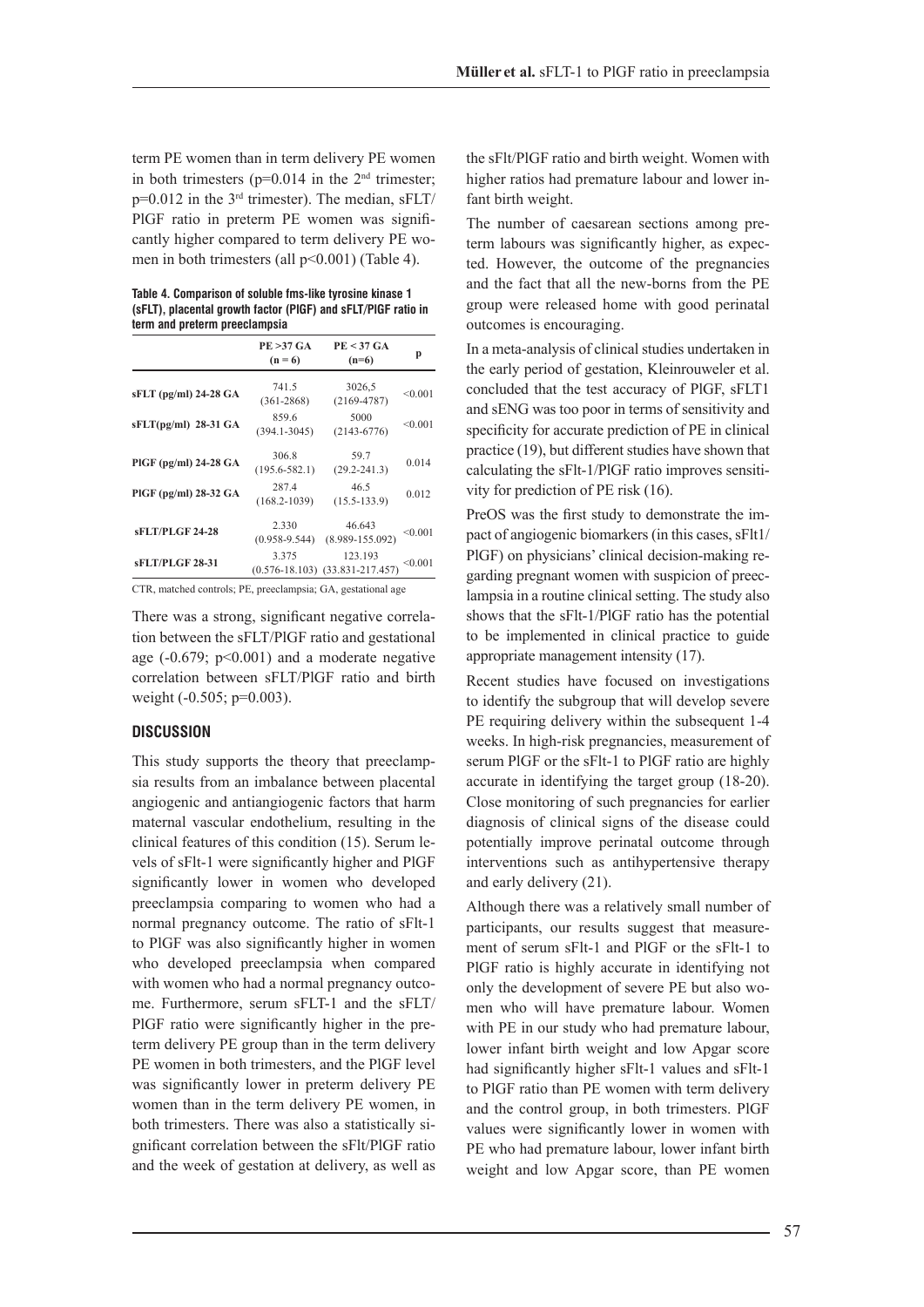with term delivery and the control group, in both trimesters.

The results of our study are within the framework of the proposed algorithm and NICE guidelines, considering the sFlt-1/PlGF ratio cut-off and the prediction period. Women with an sFlt-1/PlGF ratio >38 in the 2<sup>nd</sup> trimester and >85 in the 3<sup>rd</sup> trimester developed PE and had preterm delivery within the subsequent 4 weeks.

Despite the ambiguous results from different studies, the sFlt-1 to PlGF ratio could be useful test for identifying potential risk groups among pregnant women with PE symptoms. In addition, the equipment already exists in small hospitals and community health centres (such as in this case electrochemiluminescence immunoassay, ECLIA Cobase 411 analyzer - Roche Diagnostics GmbH Mannheim, Germany, 2014) and testing equipment could be used to determine possible cases that should be sent to the appropriate hospital as "in utero transport" increasing the viability of children and reducing maternal morbidity and mortality.

The cost of sFlt/PlGF testing is approximately 40 Euros (300 HRK), which is acceptable when comparing the cost of usual medications used in the treatment of eclampsia (e.g. the price of a sin-

#### **REFERENCES**

- 1. Hutcheon JA, Lisonkova S, Joseph KS. Epidemiology of pre-eclampsia and the other hypertensive disorders of pregnancy. Best Pract Res Clin Obstet Gynaecol 2011; 25:391-403.
- 2. Roberts JM, August PA, Bakris G, Barton JR, Bernstein IM, Druzin M, Gaiser RR, Granger JP, Jeyabalan A, Johnson DD, Karumanchi S, Lindheimer M, Owens MY, Saade GR, Sibai BM, Spong CY, Tsigas E, Joseph GF, O'Reilly N, Politzer A, Son S, Ngaiza K. Hypertension in pregnancy. Report of the American College of Obstetricians and Gynecologists' Task Force on Hypertension in Pregnancy. Obstet Gynecol 2013; 122:1122-31.
- 3. Phipps E, Prasanna D, Brima W, Jim B. Preeclampsia: updates in pathogenesis, definitions, and guidelines. Clin J Am Soc Nephrol 2016; 11:1102-13.
- 4. Magee LA, von Dadelszen P. State-of-the-art diagnosis and treatment of hypertension in pregnancy. Mayo Clin Proc 2018; 93:1664-77.
- 5. Karumanchi SA, Kee-Hak L, August P. Preeclampsia: pathogenesis. http://www.uptodate.com (June 12 2018)
- 6. Kaufmann P, Black S, Huppertz B. Endovascular trophoblast invasion: implications for the pathogenesis of intrauterine growth retardation and preeclampsia. Biol Reprod 2003; 69:1.

gle dose (300 mL) of full blood is 500 HRK; the price of basic single-day intravenous antihypertensive therapy with ebrantil (urapidil) is 260 HRK (approx. 34 Euros), with carboprost or mifepriston therapy the price ranges between 150 HRK and 250 HRK (20 and 33 Euros, respectively). The value of lower maternal mortality and morbidity, and the value of low perinatal mortality also add to the arguments for introducing sFlt/PlGF testing.

Appropriate screening, monitoring and routine check-ups during pregnancy may prevent the deterioration of the maternal and foetal condition (15,16).

The results of our study suggest that the sFlt-1/ PlGF ratio could be used as an indicator even in smaller hospitals, in countries with a low to moderately well-developed health system, and to serve as a potential tool for the diagnostics and management of patients with preeclampsia.

### **FUNDING**

No specific funding was received for this study.

### **TRANSPARENCY DECLARATION**

Conflicts of interest: None to declare.

- 7. Stepan H, Schaarschmidt W, Jank A, Verlohren S, Kratzsch J. Use of angiogenic factors (sFlt-1/PlGF ratio) to confirm the diagnosis of preeclampsia in clinical routine: first experience. Z Geburtshilfe Neonatol 2010; 214:234-8.
- 8. Maynard SE, Min JY, Merchan J, Lim KH, Li J, Mondal S, Libermann TA, Morgan JP, Sellke FW, Stillman IE, Epstein FH, Sukhatme VP, Karumanchi SA. Excess placental soluble fms-like tyrosine kinase 1 (sFlt1) may contribute to endothelial dysfunction, hypertension, and proteinuria in preeclampsia. J Clin Invest 2003; 111:649-58.
- 9. Stepan H, Herraiz I, Schlembach D, Verlohren S, Brennecke S, Chantraine F, Klein E, Lapaire O, Llurba E, Ramoni A, Vatish M, Wertaschnigg D, Galindo A. Implementation of the sFlt-1/PlGF ratio for prediction and diagnosis of pre-eclampsia in singleton pregnancy: implications for clinical practice. Ultrasound Obstet Gynecol 2015; 45:241-6.
- 10. Herraiz I, Simon E, Gomez-Arriaga PI, Martinez-Moratalla JM, Garcia-Burguillo A, Jimenez EA,Galindo A. Angiogenesis-related biomarkers (sFlt-1/PLGF) in the prediction and diagnosis of placental dysfunction: an approach for clinical integration. Int J Mol Sci 2015; 16:19009-26.